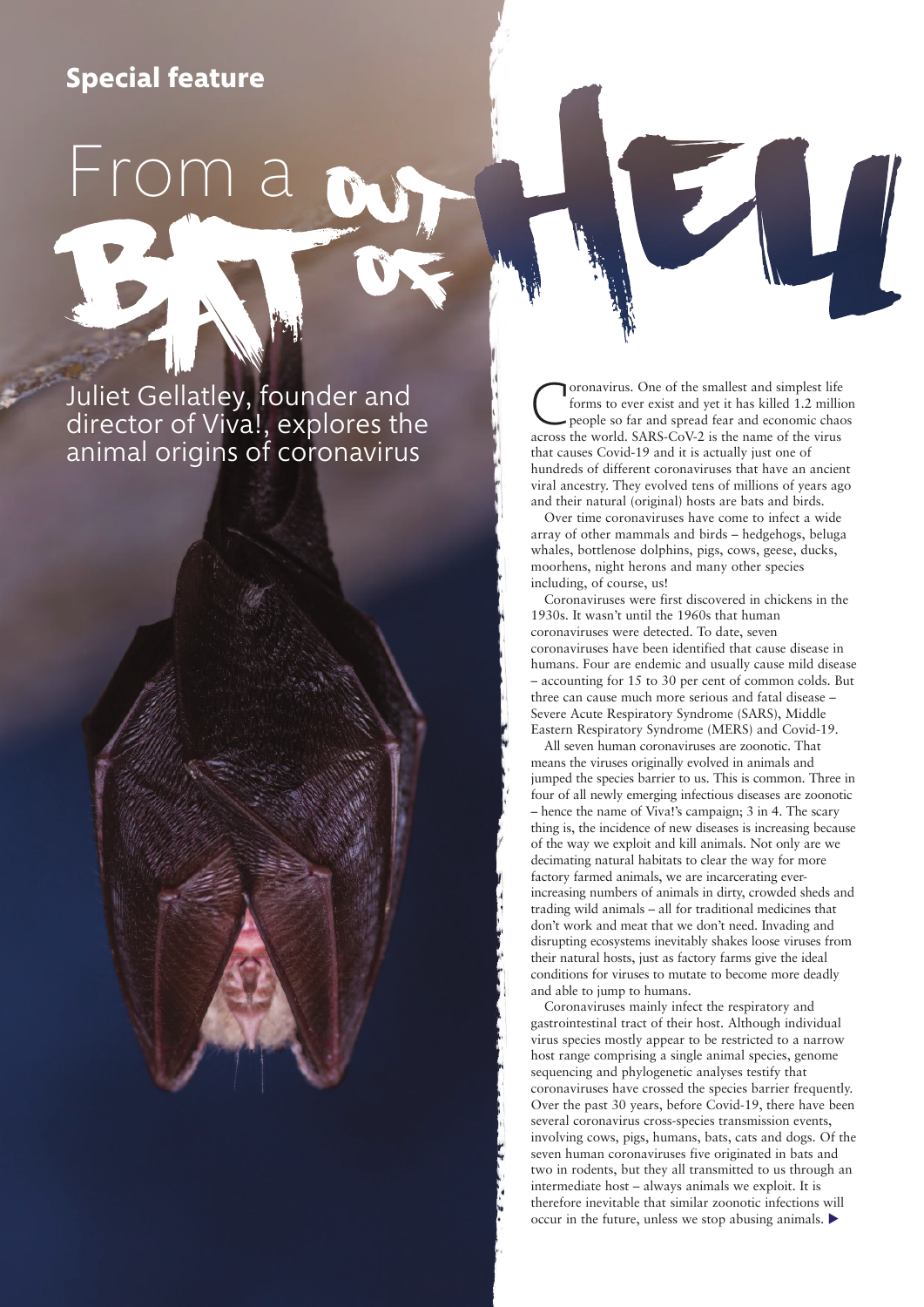#### **WARNING BELLS**

And it's not as if we weren't warned about this. Almost 20 years ago, a virus appeared in wildlife markets in southern China, and it was unlike any the world had seen. It was winter 2003, and sufferers complained of fever, chills, headache and dry coughs – all symptoms you would expect during cold and flu season.

But this condition progressed into a lethal form of pneumonia, one that left honeycomb-shaped holes in people's lungs and generated severe respiratory failure in a quarter of patients. While most infections only spread to three additional people, some of the afflicted became 'super-spreaders' – unwittingly transmitting the disease to dozens at a time. By the time the epidemic of SARS ended seven months later, more than 8,000 cases and 800 deaths stretched across 32 countries.

SARS originated in bats but passed to people through civets – sold in wet markets. Professor Yuen, a microbiologist at the University of Hong Kong, who screened large numbers of civets said it was likely the virus jumped host while the live animal was being handled. One of China's first confirmed SARS patients, worked as a cook in a Shenzhen restaurant; another was an animal handler and the first 'super-spreader' worked in a wet market.

Professor Yuen said: "If you cannot control further jumping of such viruses from animals to humans, the same epidemic can occur again – so it is very important that we have ways of controlling the rearing, the slaughtering and the selling of these wild game animals." There were many more warnings from scientists. "The presence of a large reservoir of SARSlike coronaviruses in… bats, together with the culture of eating exotic mammals in southern China, is a time bomb." A time bomb that just went off.

But even sooner than the emergence of Covid-19, MERS (Middle Eastern Respiratory Syndrome) emerged in 2012 – another coronavirus had mutated, enabling it to jump from bats to camels. This was bad news. Camels are exploited for their milk, meat, wool and for transport and racing. Owing to substantial government support, camel farming and racing expanded hugely, exacerbating desertification. This led to the banning of free grazing of camels in 2005. Consequently, camels are often confined in barns alongside workers. And so the virus that now infected camels (but fortunately only causes mild disease in them), changed its clothes again, only this time infecting people and becoming exceptionally deadly – killing one third of the people it invaded. Between 2012 and 2019, there were around 2,500 cases of MERS and over 900 deaths. The only reason it did not spread further is that MERS is not very contagious.

And so just seven years later, at the end of 2019, another coronavirus raised its ugly head. Sars-CoV-2 was born probably in a wet market in Wuhan city in Hubei province, China. In December 2019, two thirds of the first 41 people hospitalised with Covid-19 had walked through that market.

#### **WHAT IS A WET MARKET?**

Like farmers' markets around the world, wet markets are collections of open-air stalls selling fresh seafood, meat, fruits, and vegetables. Some wet markets sell and slaughter live animals on site – usually chickens, fish and shellfish. More rarely, wet markets also sell wild animals. The Huanan market, for example, had a wild animal section where live and slaughtered animals of 75



species were for sale, including snakes, beavers, porcupines, wolf pups, badgers, bears, foxes and baby crocodiles, as well as dogs. The conditions of all these animals – wild and domestic – were absolutely pitiful. These poor creatures crammed in small cages were being chosen by customers and killed there and then. Wet markets are so called, partly because of the blood that permeates the ground.

## The theory is that bat and pangolin viruses swapped genes to be able to form a deadly new enemy – SARS-CoV-2

The virus causing Covid-19 is 96 per cent genetically identical to a bat coronavirus. But crucially, the bat virus doesn't have the right genetic sequence to be able to enter our cells. Enter the pangolin. Although overall, the pangolin coronavirus is 77 per cent similar to the Covid-19 virus, at the site that enables the virus to enter the human cell, it is 99 per cent identical. The theory is that bat and pangolin viruses swapped genes to be able to form a deadly new enemy – Sars-CoV-2. That recombination could have taken place in the trafficked pangolin.

Also known as scaly anteaters, pangolins look like an artichoke with legs. It is elusive, nocturnal and barely understood. When frightened, pangolins curl up into a roly-poly ball. But between the demand for their meat as a delicacy and scales and blood for traditional Chinese medicine, pangolins are the most trafficked mammal in the world.

Although the Huanan market reportedly did not sell bats, others markets certainly did, and Huanan traded in pangolins.